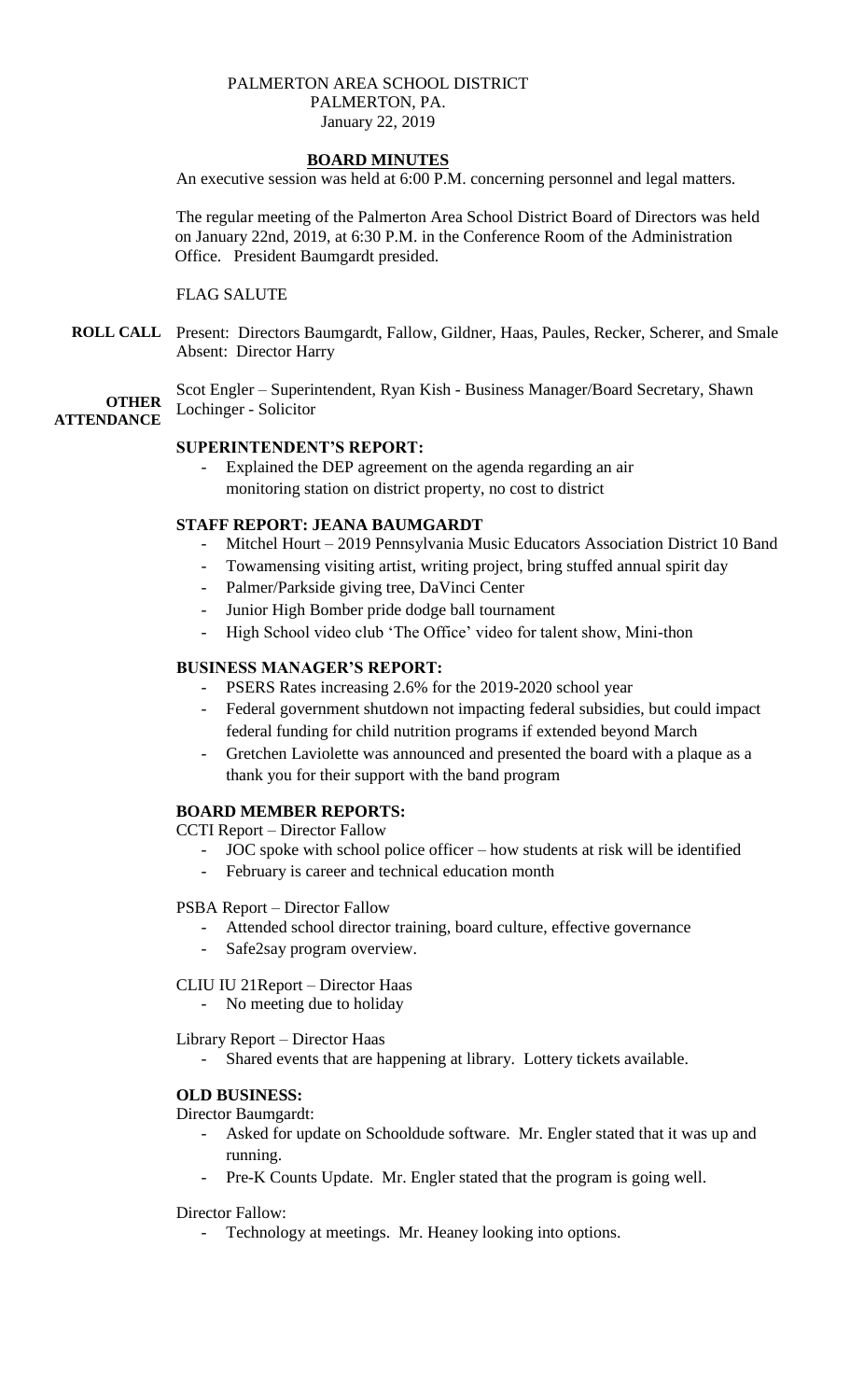| <b>CONSENT</b><br><b>AGENDA</b><br><b>APPROVED</b>                        | Director Scherer moved, seconded by Director Smale, to approve the attached consent<br>agenda.                                                                                                                                                                                                                               |                                                                                                                                                                                                                                                                                                                                                                                                                                                                                                                                                                                                                                                                                                                                                                                                                                                                                                      |                                                                                                                                                |  |  |
|---------------------------------------------------------------------------|------------------------------------------------------------------------------------------------------------------------------------------------------------------------------------------------------------------------------------------------------------------------------------------------------------------------------|------------------------------------------------------------------------------------------------------------------------------------------------------------------------------------------------------------------------------------------------------------------------------------------------------------------------------------------------------------------------------------------------------------------------------------------------------------------------------------------------------------------------------------------------------------------------------------------------------------------------------------------------------------------------------------------------------------------------------------------------------------------------------------------------------------------------------------------------------------------------------------------------------|------------------------------------------------------------------------------------------------------------------------------------------------|--|--|
|                                                                           | Aye Votes: All Directors Present.<br>Nay Votes: None. Motion Passes.                                                                                                                                                                                                                                                         |                                                                                                                                                                                                                                                                                                                                                                                                                                                                                                                                                                                                                                                                                                                                                                                                                                                                                                      |                                                                                                                                                |  |  |
|                                                                           |                                                                                                                                                                                                                                                                                                                              |                                                                                                                                                                                                                                                                                                                                                                                                                                                                                                                                                                                                                                                                                                                                                                                                                                                                                                      |                                                                                                                                                |  |  |
| <b>MINUTES</b>                                                            | <b>CONSENT AGENDA</b><br>Approved the minutes from November 28, 2018 and December 4, 2018 meetings                                                                                                                                                                                                                           |                                                                                                                                                                                                                                                                                                                                                                                                                                                                                                                                                                                                                                                                                                                                                                                                                                                                                                      |                                                                                                                                                |  |  |
| <b>FINANCIAL</b><br><b>REPORTS</b>                                        | Approved the financial reports listed below:<br>A. Treasurer's Report<br><b>B.</b> Accounts Payable                                                                                                                                                                                                                          |                                                                                                                                                                                                                                                                                                                                                                                                                                                                                                                                                                                                                                                                                                                                                                                                                                                                                                      |                                                                                                                                                |  |  |
| <b>TUITION REIM-</b><br><b>BURSMENT</b>                                   | Approved the attached tuition reimbursement                                                                                                                                                                                                                                                                                  |                                                                                                                                                                                                                                                                                                                                                                                                                                                                                                                                                                                                                                                                                                                                                                                                                                                                                                      |                                                                                                                                                |  |  |
| <b>18-19 EXTRA-</b>                                                       | Approved the following extra-curricular positions for the 2018-2019 school year:                                                                                                                                                                                                                                             |                                                                                                                                                                                                                                                                                                                                                                                                                                                                                                                                                                                                                                                                                                                                                                                                                                                                                                      |                                                                                                                                                |  |  |
| <b>CURRICULAR</b>                                                         | Julia Dougherty<br><b>Jared Mooney</b><br>Matt Kosciolek<br>Randi Freed<br><b>Steven Semmel</b>                                                                                                                                                                                                                              | Volunteer Swimming Coach.<br><b>Volunteer Wrestling Coach</b><br>3/4 MS Asst. Track Coach<br>Volunteer Track Coach<br><b>Volunteer Track Coach</b>                                                                                                                                                                                                                                                                                                                                                                                                                                                                                                                                                                                                                                                                                                                                                   | \$1977                                                                                                                                         |  |  |
| <b>19-20 EXTRA-</b><br><b>CURRICULAR</b>                                  | Approved the following extra-curricular positions for the 2019-2020 school year:                                                                                                                                                                                                                                             |                                                                                                                                                                                                                                                                                                                                                                                                                                                                                                                                                                                                                                                                                                                                                                                                                                                                                                      |                                                                                                                                                |  |  |
| <b>CAFÉ SUB</b><br><b>SALARY</b><br><b>MOVEMENT</b><br><b>RETIREMENTS</b> | Chris Walkowiak<br><b>Austin Cseh</b><br>Mike Falcone<br>Dan Frable<br>Jericho Burger<br><b>Matt Guedes</b><br>Rich Roselli<br><b>Tyler Michlik</b><br>Pat Frank<br>Lauren Michalik<br>Alex Knoll<br>Mike Brennan<br>Craig Wrigglesworth<br>Lyndsey Heinrich<br>Marsha Thomas<br>Kerry Jahelka<br><b>Matt Guedes</b><br>2019 | Head Football Coach.<br><b>Asst. Football Coach</b><br><b>Asst. Football Coach</b><br>2/3 Salary Asst. Football Coach<br>1/3 Salary Asst. Football Coach<br><b>Volunteer Football Coach</b><br><b>Head Boys Soccer Coach</b><br><b>Asst Boys Soccer Coach</b><br><b>Head Field Hockey Coach</b><br>Asst. Field Hockey Coach<br>1/2 Salary Golf Coach<br>1/2 Salary Golf Coach<br><b>Head Girls Soccer Coach</b><br><b>Asst Girls Soccer Coach</b><br>Head Volleyball Coach<br>Volunteer Strength/Conditioning Coach<br>Volunteer Strength/Conditioning Coach<br>Approved Colleen Bollinger as a Substitute Cafeteria employee, effective January 23,<br>Approved salary movement for Jacob Zurn from Bachelors to Bachelors+24<br>Approved the retirement of Robert Brown, custodian, effective June 30, 2019<br>Approved the retirement of Dianne Smelas, HS Guidance Secretary, effective November | \$6165<br>\$4036<br>\$4036<br>\$2690.67<br>\$1345.33<br>\$4054<br>\$2662<br>\$4054<br>\$2662<br>\$1219<br>\$1219<br>\$4054<br>\$2662<br>\$4054 |  |  |
| <b>LONG-TERM</b>                                                          | 22, 2019<br>Approved Meagan Wentz as a Long-Term Substitute teacher, effective October 1, 2018                                                                                                                                                                                                                               |                                                                                                                                                                                                                                                                                                                                                                                                                                                                                                                                                                                                                                                                                                                                                                                                                                                                                                      |                                                                                                                                                |  |  |
| <b>SUB</b>                                                                | Approved Kathryn McKeon as a mentor for Adrian Bumbulsky                                                                                                                                                                                                                                                                     |                                                                                                                                                                                                                                                                                                                                                                                                                                                                                                                                                                                                                                                                                                                                                                                                                                                                                                      |                                                                                                                                                |  |  |
| <b>MENTORS</b>                                                            | Approved Tanya Hess as a 1/2 year mentor for Jean Chukoskie.                                                                                                                                                                                                                                                                 |                                                                                                                                                                                                                                                                                                                                                                                                                                                                                                                                                                                                                                                                                                                                                                                                                                                                                                      |                                                                                                                                                |  |  |
| <b>CAFÉ</b><br><b>RESIGNATION</b>                                         | Accepted the resignation of Joseph Tobia, cafeteria employee, effective January 8, 2019.                                                                                                                                                                                                                                     |                                                                                                                                                                                                                                                                                                                                                                                                                                                                                                                                                                                                                                                                                                                                                                                                                                                                                                      |                                                                                                                                                |  |  |
| <b>CAFÉ</b>                                                               | Approved the termination of Josie Sterling, cafeteria employee, effective immediately.                                                                                                                                                                                                                                       |                                                                                                                                                                                                                                                                                                                                                                                                                                                                                                                                                                                                                                                                                                                                                                                                                                                                                                      |                                                                                                                                                |  |  |
| <b>TERMINATION</b><br><b>REMOVED</b><br><b>FROM SUB LIST</b>              | Removed the following from the sub list:                                                                                                                                                                                                                                                                                     |                                                                                                                                                                                                                                                                                                                                                                                                                                                                                                                                                                                                                                                                                                                                                                                                                                                                                                      |                                                                                                                                                |  |  |
|                                                                           | Jackie Kinsella<br>Jessica Gildner<br>Elizabeth Esrang<br>Jessica Peifly                                                                                                                                                                                                                                                     |                                                                                                                                                                                                                                                                                                                                                                                                                                                                                                                                                                                                                                                                                                                                                                                                                                                                                                      |                                                                                                                                                |  |  |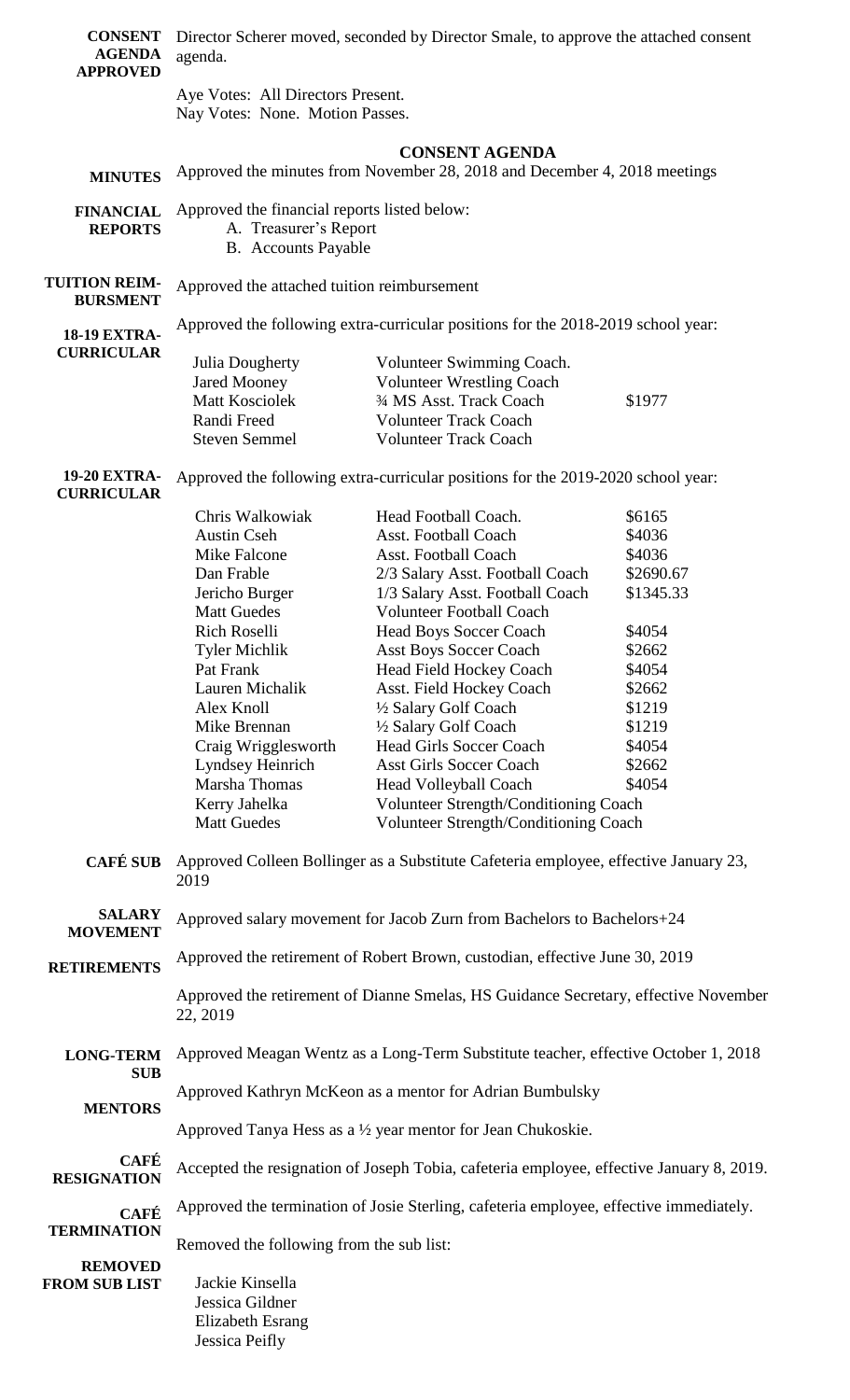| <b>DONATIONS</b>                                     | Accepted the donation of \$500 worth of golf supplies (3 golf bags, 3 sets of clubs, and<br>other supplies) from Penelope and Tyler Price.                                                                                                                                                                           |  |  |  |  |
|------------------------------------------------------|----------------------------------------------------------------------------------------------------------------------------------------------------------------------------------------------------------------------------------------------------------------------------------------------------------------------|--|--|--|--|
|                                                      | Accepted the donation of \$9,000 from the Bowmanstown Rod and Gun Club.                                                                                                                                                                                                                                              |  |  |  |  |
| <b>CCTCC</b><br><b>DELEGATE</b>                      | Reappointed Ryan Kish as delegate to the Carbon County Tax Collection Committee<br>(CCTCC).                                                                                                                                                                                                                          |  |  |  |  |
|                                                      | <b>END OF CONSENT AGENDA</b>                                                                                                                                                                                                                                                                                         |  |  |  |  |
| <b>CCTI BUDGET</b><br><b>TABLED</b>                  | Director Scherer moved, seconded by Director Smale, to table the 2019-2020 Proposed<br>Operating Budget for the Carbon Career & Technical Institute, calling for Receipts and<br>Expenditures in the amount of \$8,528,962 for the Fiscal Year July 1, 2019 to June 30, 2020.                                        |  |  |  |  |
|                                                      | Aye Votes: Directors Fallow, Gildner, Haas, Paules, Recker, Scherer, and Smale<br>Nay Votes: None<br>Abstentions: Director Baumgardt. Motion Tabled                                                                                                                                                                  |  |  |  |  |
| <b>CHANGE</b><br><b>ORDER</b><br><b>APPROVED</b>     | Director Haas moved, seconded by Director Gildner, to approve Change Order Number<br>003, Myco Mechanical. The contract sum will be increased by this change order in the<br>amount of \$17,130.48                                                                                                                   |  |  |  |  |
|                                                      | Aye Votes: Directors Fallow, Gildner, Haas, Paules, Recker, Scherer, and Smale<br>Nay Votes: Directors Gildner and Paules. Motion Carried                                                                                                                                                                            |  |  |  |  |
| <b>CHANGE</b><br><b>ORDER FAILED</b>                 | Director Haas moved, seconded by Director Scherer, to approve Change Order Number<br>004, Myco Mechanical. The contract sum will be increased by this change order in the<br>amount of \$7,267.30.                                                                                                                   |  |  |  |  |
|                                                      | Aye Votes: Directors Baumgardt, Recker, and Scherer<br>Nay Votes: Directors Fallow, Gildner, Haas, Paules, and Smale. Motion Fails                                                                                                                                                                                   |  |  |  |  |
| <b>CHANGE</b><br><b>ORDER TABLED</b>                 | Director Scherer moved, seconded by Director Recker, to table Change Order Number<br>005, Myco Mechanical. The contract sum will be increased by this change order in the<br>amount of \$23,476.16.                                                                                                                  |  |  |  |  |
|                                                      | Aye Votes: All Directors Present<br>Nay Votes: None. Motion Tabled                                                                                                                                                                                                                                                   |  |  |  |  |
| <b>LCCC BUDGET</b><br><b>APPROVED</b>                | Director Scherer moved, seconded by Director Recker, to approve the 2019-2020 Lehigh<br>Carbon Community College Operating Budget of \$41,858,590 and Capital Budget of<br>\$11,716,302. This includes a provision that total budgeted expenditures can be exceeded<br>to the extent that Total Revenue is exceeded. |  |  |  |  |
|                                                      | Aye Votes: All Directors Present<br>Nay Votes: None. Motion Carried                                                                                                                                                                                                                                                  |  |  |  |  |
| <b>SINGLE AUDIT</b><br><b>ACCEPTED</b>               | Director Haas moved, seconded by Director Recker, to accept the Single Audit Report<br>dated June 30, 2018 as presented by Gorman & Associates, P.C.                                                                                                                                                                 |  |  |  |  |
|                                                      | Aye Votes: All Directors Present<br>Nay Votes: None. Motion Carried                                                                                                                                                                                                                                                  |  |  |  |  |
| <b>CLIU #21</b><br><b>BUDGET</b><br><b>APPROVED</b>  | Director Scherer moved, seconded by Director Smale, to approve the 2019-2020 General<br>Operating Budget of the Carbon Lehigh Intermediate United #21 in the amount of<br>\$3,104,595 for the fiscal year July 1, 2019 to June 30, 2020.                                                                             |  |  |  |  |
|                                                      | Aye Votes: All Directors Present<br>Nay Votes: None. Motion Carried                                                                                                                                                                                                                                                  |  |  |  |  |
| <b>BUDGET</b><br><b>TRANSFERS</b><br><b>APPROVED</b> | Director Recker moved, seconded by Director Haas, to approve enclosure #4, Budgetary<br>Transfer Listing.                                                                                                                                                                                                            |  |  |  |  |
|                                                      | Aye Votes: All Directors Present                                                                                                                                                                                                                                                                                     |  |  |  |  |

Nay Votes: None. Motion Carried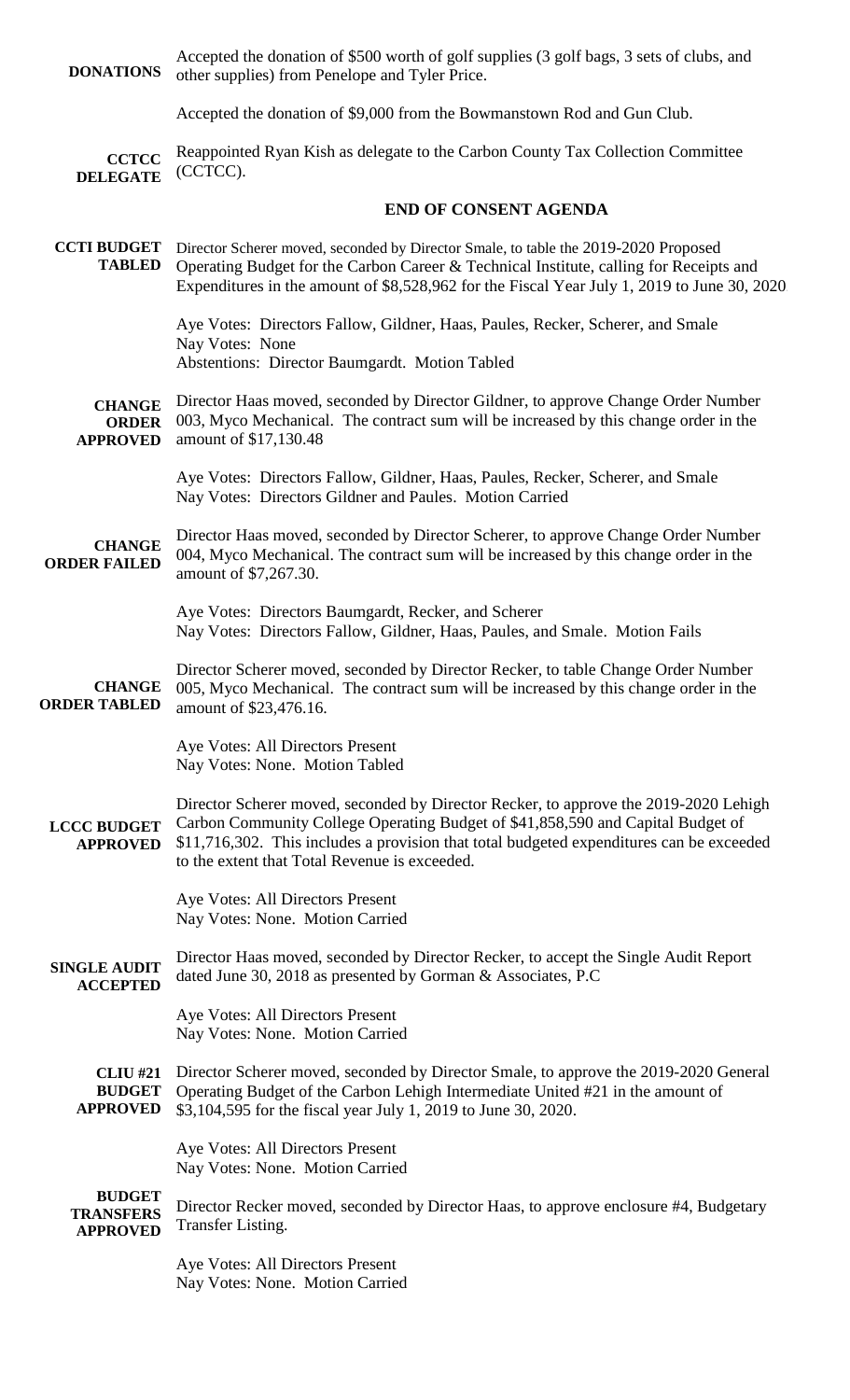| <b>ASST</b><br><b>FOOTBALL</b><br><b>COACHES</b>       | Director Recker moved, seconded by Director Haas, to approve the following<br>extra-curricular positions for the 2019-2020 school year:                                                                                                                                                                                                                                                                                                                                                                                                                                                                      |                                                     |                  |  |  |
|--------------------------------------------------------|--------------------------------------------------------------------------------------------------------------------------------------------------------------------------------------------------------------------------------------------------------------------------------------------------------------------------------------------------------------------------------------------------------------------------------------------------------------------------------------------------------------------------------------------------------------------------------------------------------------|-----------------------------------------------------|------------------|--|--|
| <b>APPROVED</b>                                        | Fred Lesher<br>Logan Lesher                                                                                                                                                                                                                                                                                                                                                                                                                                                                                                                                                                                  | Asst. Football Coach<br><b>Asst. Football Coach</b> | \$4036<br>\$4036 |  |  |
|                                                        | Aye Votes: Directors Baumgardt, Fallow, Gildner, Haas, Paules, Recker, and Smale<br>Nay Votes: None<br>Abstentions: Director Scherer. Motion Carried                                                                                                                                                                                                                                                                                                                                                                                                                                                         |                                                     |                  |  |  |
| <b>FIRST READING</b><br>OF POLICIES<br><b>APPROVED</b> | Director Haas moved, seconded by Director Smale, to accept the first reading of the<br>following policies:                                                                                                                                                                                                                                                                                                                                                                                                                                                                                                   |                                                     |                  |  |  |
|                                                        | #103 Nondiscrimination/Discriminatory Harassment-Schools & Classroom Practices<br>#103.1 Nondiscrimination-Qualified Students with Disabilities<br>#104 Nondiscrimination/Discriminatory Harassment-Employment Practices<br>#121 Field Trips<br>#138 Language Instruction Educational Program for English Learners<br>#247 Hazing<br>#314.1 HIV Infection<br>#610 Purchases Subject to Bid<br>#806 Child Abuse                                                                                                                                                                                               |                                                     |                  |  |  |
|                                                        | Aye Votes: All Directors Present<br>Nay Votes: None. Motion Carried                                                                                                                                                                                                                                                                                                                                                                                                                                                                                                                                          |                                                     |                  |  |  |
| <b>CCAVTS</b><br><b>APPOINTMENT</b><br><b>APPROVED</b> | Director Smale moved, seconded by Director Recker, to appoint Darlene Yeakel as a<br>member of the Carbon County Area Vocation Technical School (CCAVTS) Authority for<br>5 years. (January 2019 through January 2024).                                                                                                                                                                                                                                                                                                                                                                                      |                                                     |                  |  |  |
|                                                        | Aye Votes: All Directors Present<br>Nay Votes: None. Motion Carried                                                                                                                                                                                                                                                                                                                                                                                                                                                                                                                                          |                                                     |                  |  |  |
| <b>CONTRACT</b><br><b>APPROVED</b>                     | Director Haas moved, seconded by Director Recker, to approve, retroactive, the Kit's<br>Interactive Theatre Contract for two performances on January 9, 2019 for Towamensing<br>Elementary School.                                                                                                                                                                                                                                                                                                                                                                                                           |                                                     |                  |  |  |
|                                                        | Aye Votes: All Directors Present<br>Nay Votes: None. Motion Carried                                                                                                                                                                                                                                                                                                                                                                                                                                                                                                                                          |                                                     |                  |  |  |
| DEP<br><b>AGREEMENT</b><br><b>APPROVED</b>             | Director Scherer moved, seconded by Director Recker, to approve the attached agreement<br>between the Department of Environmental Protection and the Palmerton Area School<br>District.                                                                                                                                                                                                                                                                                                                                                                                                                      |                                                     |                  |  |  |
|                                                        | Aye Votes: All Directors Present<br>Nay Votes: None. Motion Carried                                                                                                                                                                                                                                                                                                                                                                                                                                                                                                                                          |                                                     |                  |  |  |
|                                                        | <b>PUBLIC PARTICIPATION:</b><br>Doris Zellers – Questioned where the money for change orders and Assistant Coaches<br>comes from.<br>Jeff Henry – Commented about taking away MLK day. No mention of the day in school.<br>Questioned days off from school for snow.<br>Lauren Kupillas – Expressed concern about asbestos floor tiles moving, being cracked,<br>and ventilation. Mr. Engler responded that there were no health concerns, the materials<br>are non-friable, and the room would not be in use until floors are replaced.<br>Don Heiney – Stated that the floor tiles in Palmer were cracked. |                                                     |                  |  |  |
|                                                        |                                                                                                                                                                                                                                                                                                                                                                                                                                                                                                                                                                                                              |                                                     |                  |  |  |
|                                                        |                                                                                                                                                                                                                                                                                                                                                                                                                                                                                                                                                                                                              |                                                     |                  |  |  |
|                                                        |                                                                                                                                                                                                                                                                                                                                                                                                                                                                                                                                                                                                              |                                                     |                  |  |  |